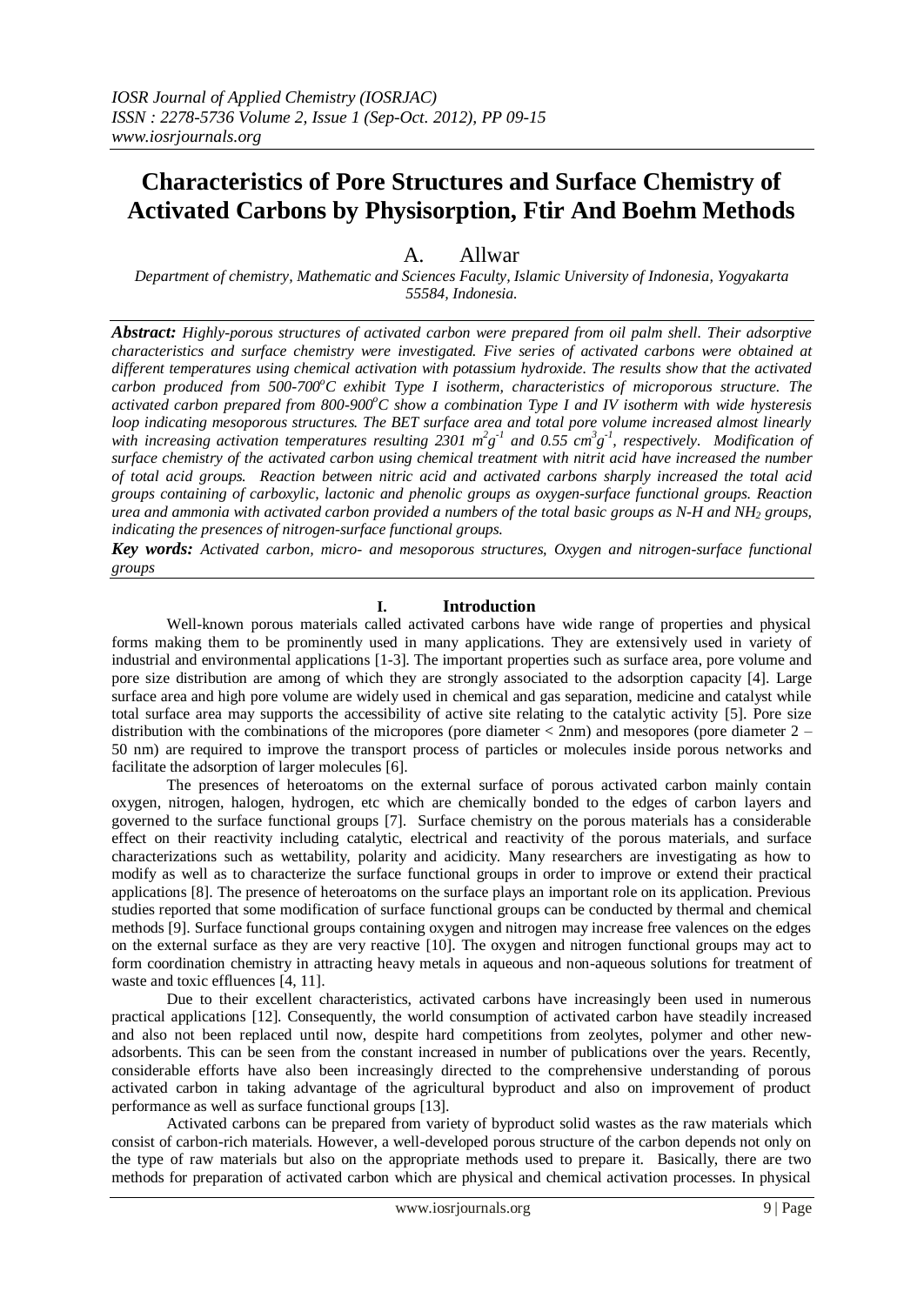process, the raw material such as wood, shell, etc. is carbonized or pyrolyzed in the absence of air and any chemicals which usually produce a rudimentary char or poor porous structures. This is further followed by the activation process in order to improve its porous structure [14]. In chemical process, raw material is impregnated by chemical activating agents such as phosphoric acid, potassium hydroxide, sodium carbonate, sodium hydroxide, potassium carbonate, phosphoric acid, zinc chloride, etc [15]. The impregnated sample is then activated under nitrogen, carbon dioxide or steam. Activation is a very important process in order to initiate the formation of pores. The process usually involves cleaning out of tars-clogging, forming of new pores and finally, enlarging the surface areas. Preparation of the activated carbon with chemical activation is sometimes preferred due to some advantages in their properties such as high surface area, adequate pore volume and variety of pore size distributions [11, 16].

In this study, highly-porous structure of activated carbon was prepared from oil palm shell, by-product oil palm industry by chemical activation with KOH solution. The physical characteristics were measured from nitrogen adsorption-desorption isotherms at 77 K data using the Brunauer, Emmett and Teller (BET), Langmuir isotherm, t-plot, and Dubinin-Radushkevich (D-R) methods. The morphology structure and elemental microanalysis of the carbons were observed by the scanning electron microscope (SEM) and the energy dispersive Xray analysis (EDX), respectively. Surface chemistry was carried out by FTIR and Boehm titration method.

## **II. EXPERIMENTAL**

## **2.1 Raw material characteristics**

In this experiment performed, sample of oil palm shell originating from byproduct of oil palm industry. Thermogravimetric Analyzer (model TGA 7, Perkin Elmer) and Elemental Analyzer (model Series II, 2400, Perkin Elmer) was used to investigate raw materials and activated carbons. Table 1 presents the characteristics of raw material and activated carbons on dry basis. The Oxygen (O) content was measured on wt% basis after elimination of carbon (C), hydrogen (H) and nitrogen (N) contents.

| TWOTE IT IT OILIIIWAY WILLE BIBIIIBIIWA WILWI JULU UL ULI PANIII ULIBII (UL N) WILW WE'R TWARD BAL UULI (L LU |                 |          |                        |        |                          |                        |     |     |      |
|---------------------------------------------------------------------------------------------------------------|-----------------|----------|------------------------|--------|--------------------------|------------------------|-----|-----|------|
| <b>Samples</b>                                                                                                |                 |          | Proximate analysis (%) |        |                          | Elemental analysis (%) |     |     |      |
|                                                                                                               |                 | Moisture | Volatile               | Fix    | Ash                      |                        |     |     |      |
|                                                                                                               |                 |          | matter                 | carbon |                          |                        |     |     |      |
| <b>OPS</b>                                                                                                    |                 | 6.7      | 64.7                   | 26.4   | 2.2                      | 50.3                   | 5.6 | 0.3 | 43.8 |
| AC                                                                                                            | $500^{\circ}$ C | 4.2      | 19.3                   | 76.5   | $\overline{\phantom{0}}$ | 65.1                   | 2.5 | 0.4 | 32.0 |
|                                                                                                               | $700^{\circ}$ C | 3.3      | 14.5                   | 82.2   | -                        | 85.4                   | 0.6 | 0.4 | 13.6 |

Table 1: Proximate and elemental analysis of oil palm shell (OPS) and activated carbon (AC)

## **2.2 Preparation activated carbon**

Activated carbon was prepared from oil palm shell, byproduct of oil palm industry. Sample was grounded to a particle size  $0.5 - 1.5$  mm. It was refluxed into 85% KOH solution with ratio 1:2 at 85°C for 24 h. The mixture was washed with hot water, neutralized with  $2 \text{ M}$  HCl and dried into oven at 120 $^{\circ}$ C. The dried sample was carbonized at different activation temperatures  $(500 - 900^{\circ}C)$  under nitrogen with contact time 3 h. The resulting activated carbon was re-carbonized with the previous condition using carbon dioxide instead of nitrogen with contact time 1.5 h. Schematic diagram of the carbonization process was shown from previous research [17].

## **2.3 Chemical treatment of Surface Chemistry**

Activated carbon with the highest porous structure performance was used as references for studying its surface functional groups. Approximately, 20 g each of the reference sample was refluxed in 50 ml of 25% ammonia, 10 M nitric acid or 50% urea solution at 65°C in a water bath for 24 hours. Thereafter, the mixture was filtered, washed with hot distilled water and dried in oven at 110°C for 24 hours. The dried sample was loaded into stainless steel reactor, and set up into the graphite furnace. Activation procedure was carried out under nitrogen purified nitrogen at  $400^{\circ}$ C for 1 h as contact time.

## **2.4 Physical Characterizations of Activated Carbon**

Physical characterizations such as surface area and porous structures of the activated carbon were carried out using nitrogen adsorption-desorption isotherm at liquid nitrogen 77K. Analysis was conducted by Quantachrome Nova 2200e. Prior analysis carbon samples were degassed at  $150^{\circ}$ C for 8 h. Surface area was determined by application of the BET method at relative pressure in the range of 0.03-0.5 and Langmuir surface area method at relative pressure <  $0.05[18]$ . Both methods have correlation coefficient  $r^2 > 0.999$ . External surface area, micropore area and micropore volume was determined by the application of t-plot method, and Total pore volume was carried out at relative pressure at 0.99.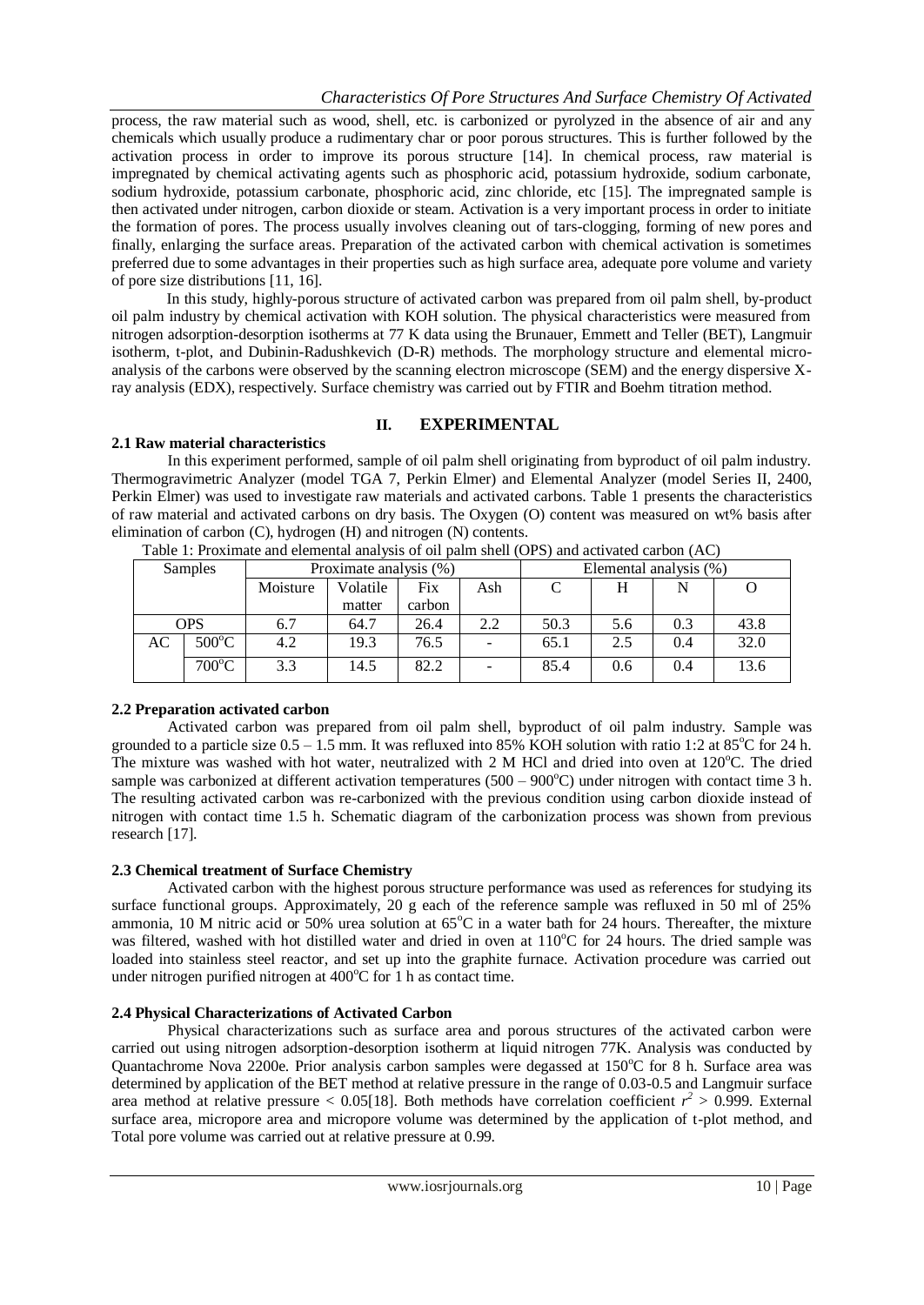#### **2.5 Characterizations of Surface Functional Groups**

Characterizations of surface functional groups were carried out by FTIR and Boehm titration methods [19].

#### **III. Result And Discussion**

#### **3.1 The nitrogen adsorption-desorption isotherm**

Fig. 1 illustrates the nitrogen adsorption-desorption isotherms at 77 K on the activated carbon generated at different activation temperatures. The three nitrogen adsorption-desorption isotherms at 500 to  $700^{\circ}$ C show similar shapes. The shaped sharply increase at low relative pressure and tend to plateau in the long of relative pressure. These shapes clearly indicate the Type I isotherms, characteristic of microporous materials. On the other hand, when the temperatures activation increased to 800 and  $900^{\circ}$ C, the shapes of the nitrogen isotherms continually increase to the end of relative pressure. They are supposed to exhibit a combination of the Type I and IV isotherms, characteristic of the co-existences of microporous and mesoporous materials. The presences of hysteresis loop of type  $H4$  at relative pressure  $> 0.4$  proved the formation of slit-like pores associated with the capillary condensation in a well developed mesoporous materials[20]. The evolution of pores from micro- to mesopore could be caused by the presences of  $CO<sub>2</sub>$  molecules as a gasifying agent, and they were more active to enlarge pores at higher temperatures.



Fig. 1. Nitrogen adsorption-desorption isotherms at 77 K

#### **3.2 Characteristics of Porosity and Surface Area.**

The determinations of surface area activated carbon were calculated from the nitrogen adsorptiondesorption isotherm data. Langmuir isotherm method was carried out to study the surface area that have Type I isotherm, characteristics micropores. The data of Langmuir plot was obtained at very low relative pressure ranging from 0.001 to 0.05 with a correlation coefficient  $r^2 > 0.999$ . The BET surface area method was measured for the combination Type I and IV isotherms with wide hysteresis loops which are clearly indicated the extent of pore formation, mainly mesopores. The BET plot was indentified at relative pressure ranging from 0.05 to 0.3 with a correlation coefficient  $r^2 > 0.999$ .

The differences of nitrogen isotherm shapes might be caused by the effect of carbon dioxide as gasifying agent during the carbonization process. At a low temperature, the molecular gas of carbon dioxide was less active to initiate the formation of porosity. However, at higher temperatures, the molecule was more active and traveled to create or build a new porosity. It was proved that surface area increased linearly with increasing temperature to 800°C. The result shows that the maximum surface area was 2301 m<sup>2</sup>/g. It illustrates that the carbon dioxide molecules played an important role for developing pore structures. However, at temperature 900°C, the surface area sharply decreased to 1707  $m^2/g$ . It might be caused by the overheating during carbonization process and followed by closing of the porosity or destroying of the porous wall.

Comparison of results from series of activated carbons at different temperatures is shown in Table 2 and 3. The micropore volume and micropore area of activated carbon with Type I isotherm (Table 1) were calculated by The Dubinin-Radushkevich (D-R) method. The total pore volume was determined at relative pressure at 0.99. The results shown that the micropore volume, micropore area and total pore volume increase with increasing temperatures. It assumed there was an enlargement of porosity. In general, the extent of porous formation continued linearly with increasing temperature to 800°C exhibiting Type I and IV isotherm with wide hysteresis loop. The t-plot method was carried out to determine micropore volume, micropore area and external surface area. The results show that maximum values of porous structures were shown by a highly surface area and largely micropore which were obtained at  $800^{\circ}$ C.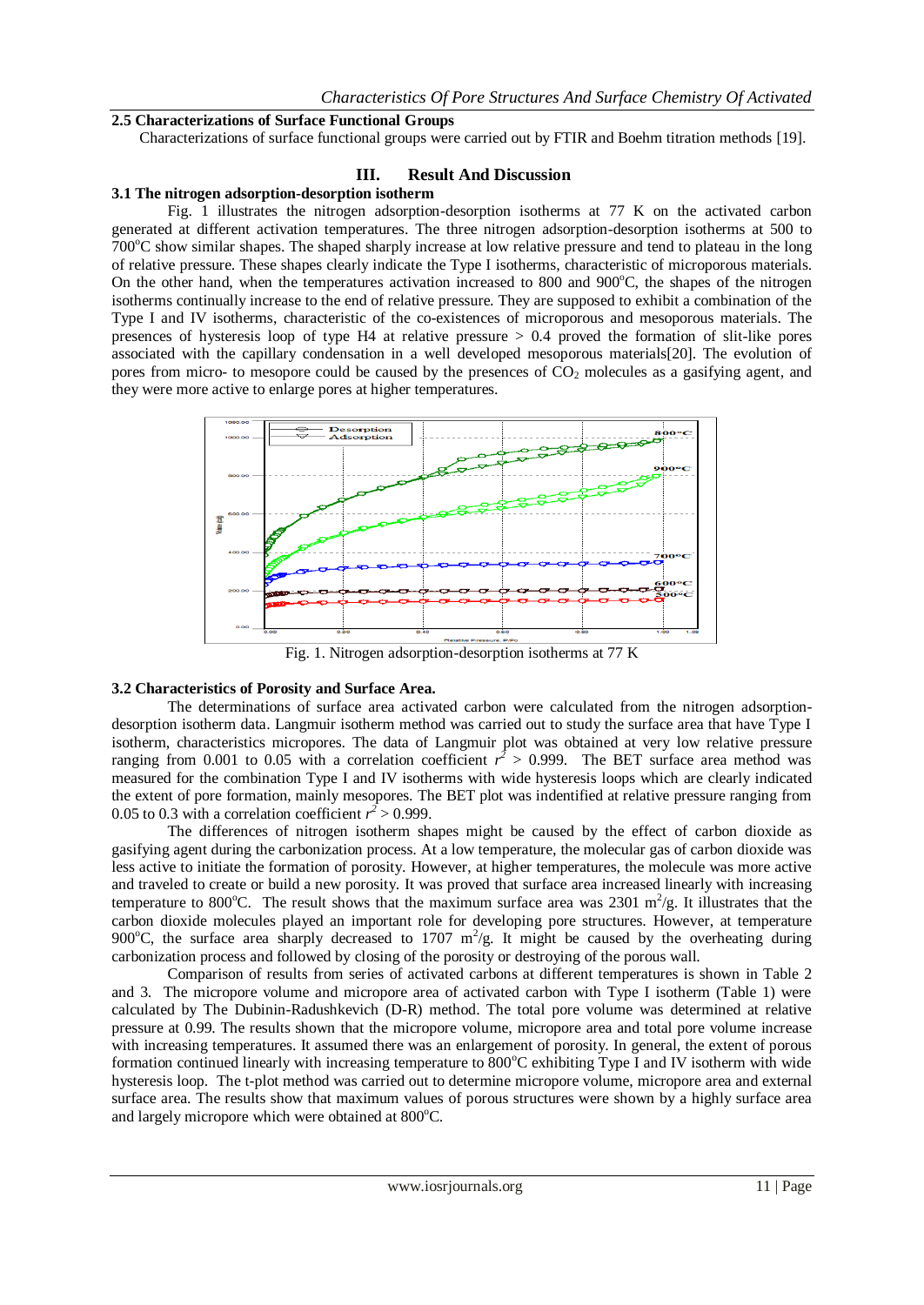| Table 2. Pore stucture of the microporous activated carbons |               |                                     |      |                               |  |  |  |  |
|-------------------------------------------------------------|---------------|-------------------------------------|------|-------------------------------|--|--|--|--|
| Temp.                                                       | Langmuir      | Total pore volume                   |      |                               |  |  |  |  |
| $({}^{\circ}C)$                                             | Surface area  | Micropore volume<br>Micropore area  |      | $(p/po=0.99)$                 |  |  |  |  |
|                                                             | $(m^2g^{-1})$ | $\rm (cm^3g^{-1})$<br>$(m^2g^{-1})$ |      | $\text{cm}^3 \text{g}^{-1}$ ) |  |  |  |  |
| 500                                                         | 582           | 0.22                                | 610  | 0.24                          |  |  |  |  |
| 600                                                         | 822           | 0.30                                | 845  | 0.32                          |  |  |  |  |
| 700                                                         | 1295          | 0.49                                | 1371 | 0.54                          |  |  |  |  |

*Characteristics Of Pore Structures And Surface Chemistry Of Activated* 

|     | Table 3. Pore structure of the mesoporous activated carbons |  |
|-----|-------------------------------------------------------------|--|
| --- |                                                             |  |

| Temp            | <b>BET</b><br>surface<br>area<br>$(m^2g^{-1})$ |                                           | t-plot                          | Total pore                                | Mesopore                                    |                            |
|-----------------|------------------------------------------------|-------------------------------------------|---------------------------------|-------------------------------------------|---------------------------------------------|----------------------------|
| $({}^{\circ}C)$ |                                                | Micropore<br>volume<br>$\rm (cm^3g^{-1})$ | Micropore<br>$(m^2g^-)$<br>area | External<br>surface area<br>$(m^2g^{-1})$ | volume<br>$(p/po=0.99)$<br>$(cm^{3}g^{-1})$ | Volume<br>$(cm^{3}g^{-1})$ |
| 800<br>900      | 2301<br>1707                                   | 0.55<br>0.54                              | 1138<br>1098                    | 1163<br>617                               | 1.52<br>1.24                                | 0.97<br>0.70               |

#### **3.3 Characteristics of Surface Functional Groups by FTIR 3.3.1 The activated carbon prepared at different temperatures**

Fig. 2 shows the effect of temperatures on the surface functional groups of activated carbons. A band at 3403 cm<sup>-1</sup> is assigned to O-H stretching vibration in hydroxyl groups. A weak band at 1691 cm<sup>-1</sup> observed at temperature of  $500^{\circ}$ C is attributed to C=O stretching vibration in the carboxylic groups. This band disappeared at higher temperature which indicates the degradation of surface functional groups. A strong band at  $1581 \text{ cm}^{-1}$ is ascribed to C=C stretching variation in aromatic rings. The intensity of C=C stretch decreased at higher temperature which is assumed due to the bond cleavage in aromatic rings. The band observed at  $1424 \text{ cm}^{-1}$  is ascribed to C-O-H stretching vibration in carboxylic group which shows stronger intensities at higher temperature. The bands between 1234 and 1153  $cm^{-1}$  are generally ascribed to C-O stretching vibration in phenol and alcohol groups. The bands at 883 - 746 cm<sup>-1</sup> are assigned to C-H out-of-plane bending in the aromatic rings which show lesser intensities at higher temperatures. Reducing intensity of bands between 883 – 746 cm<sup>-1</sup> may support the process of the bond cleavage of C=C stretch at band 1581 cm<sup>-1</sup> indicating the progressive elimination of hydrogen functional groups. The presences of band at  $3403 \text{ cm}^{-1}$  (O-H stretch) and between 1234 and 1153 cm<sup>-1</sup> (O-H stretch) on the structures proved that the activated carbons have oxygen functional groups consisting of carboxylic, phenol or lactonic group. In general, these bands show low intensity with increasing temperatures. It assumed that the some of the surface functional groups on the surface carbon was evaporated.



Fig. 2 FT-IR spectra of activated carbon at different activation temperatures

## **3.3.2 The activated carbon after chemical treatment**

The modification surface functional groups were carried out by the chemical treatment. The activated carbon with the highest surface area (obtained at 800°C) was selected for the surface modification models. As expected, modification with chemical treatment might develop the presences of oxygen and nitrogen functional group on the surface. The modification was conducted by  $25\%$  ammonia (NH<sub>3</sub>), 10 M of nitric acid (HNO<sub>3</sub>) and 50% urea ( $NH<sub>2</sub>$ CONH<sub>2</sub>).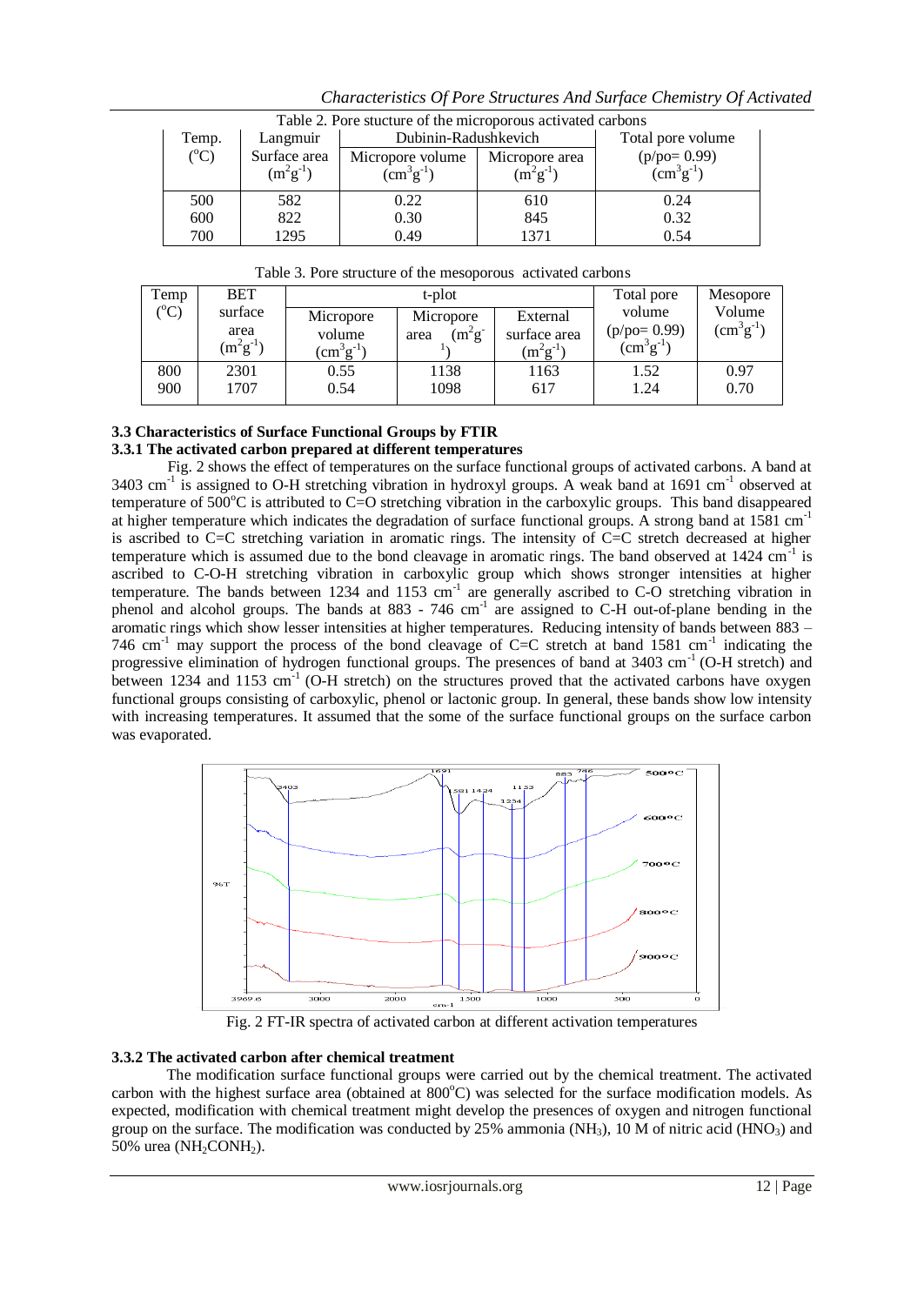## *Characteristics Of Pore Structures And Surface Chemistry Of Activated*

Fig. 3 shows the FTIR spectra of surface functional groups using ammonia, nitric acid and urea. The FT-IR spectra of nitrogen and carbon dioxide were obtained from the previous preparation using nitrogen and carbon dioxide, respectively. The result shows that some peaks on the carbon dioxide spectra were disappeared on the surface carbon. It might be due to the effect of high temperature. The presence of a band at  $3422 \text{ cm}^{-1}$  is assigned to O–H stretching vibration in hydroxyl groups. This band is also strongly associated with the N-H stretching vibration in amine and amide group which appeared at ammonia and urea modification. A weak band at 2911 cm<sup>-1</sup> is attributed to C–H stretching vibration of the aliphatic structures. A strong new band at 1712 cm<sup>-1</sup> on the nitric acid treatment is assigned to C=O stretch in carboxylate, ketones, lactones and aldehydes[21]. A band at 1568 cm<sup>-1</sup> is generally ascribed C=O stretching vibration in the carbonyl group as the acid treatment, and conjugated with C=C stretching vibration in aromatic rings. This band overlaps with C=N and N-H stretching vibration in the pyridine and amide structure which may be found in ammonia and urea. The bands between 1393 and 1097 cm<sup>-1</sup> are assigned to C–O stretching vibration in phenol and alcohol groups. However, ammonia and urea modification show that the bands between 1393 and  $1097 \text{ cm}^{-1}$  are probably due to C-N stretching vibration in aromatic rings and N-O stretching vibration groups, respectively [22, 23]. The presences of band below 794 cm<sup>-1</sup> are ascribed to C-H in out-of-plane bending in the edges of aromatic rings or are assigned to cyclic amides. Modifications of surface functional groups with nitric acid have increased the presences of acid group. It might be caused by the removal of inorganic compounds and leaving sites on the carbon following with a chemisorbs oxygen [24]. It can be notified that increasing the intensity of the FT-IR spectra for C=O (carboxylic group), O-H (hydroxyl group) and C-O (phenol group) stretching vibrations indicate the presence more oxygen functional groups on the activated carbon. Surface modifications of the activated carbon with ammonia and urea were expected to extend the surface functional group with N-H group. Previous study reported that ammonia decomposes at high temperature with the formation of radicals such as NH<sub>2</sub>, NH and H. These radical may react with carbon surface to form nitrogen functional groups such as  $-NH2$ , -CN, pyridine and pyrrolic [25]. The presence of band at 3422 cm<sup>-1</sup> and between 1393 and 1097 cm<sup>-1</sup> may indicate the N-H group in form of –CO-NH-, showing the existence of the nitrogen functional groups.



## **3.4 Characteristics of Surface Chemistry by Boehm Titration**

Acid and basic treatments for surface modification were carried out with nitric acid, urea and ammonia as oxidizing agents. Table 4 shows the results of Boehm titration in term of total acid and basic groups. The results show that the reference of activated carbon KC has  $0.01$  meq g<sup>-1</sup> of carboxylic groups which contain a very low total acid group. However, after treating by nitric acid, the results show high number of carboxylic, lactonic and phenolic groups, but non total basic groups. It indicated that introducing nitric acid to the reference activated carbons have extended the number of oxygen functional groups such as  $O - H$ ,  $C = O$ , and  $C$ -OH[26]. These results were relevance with the FTIR spectra of activated carbon under nitric acid (Fig. 3) with appearing new peaks at bands 1712 cm<sup>-1</sup>. The activated carbon KU was also obtained an increasing the number of acid groups, carboxylic and lactonic groups, compared to activated carbon KC. The presence of total basic groups on the activated carbon KC, KU and KA may be assumed due to the existing of N-H and NH<sub>2</sub> groups. Reaction between ammonia with activated carbon containing C-H group on its surface leads the formation of pyrrole-like surface structure with  $N - H$  group. In addition, ammonia may decompose at high temperature to form radicals such as  $NH_2$ , NH that reacted with activated carbon to form basic functional groups -NH<sub>2</sub> and – CN [7].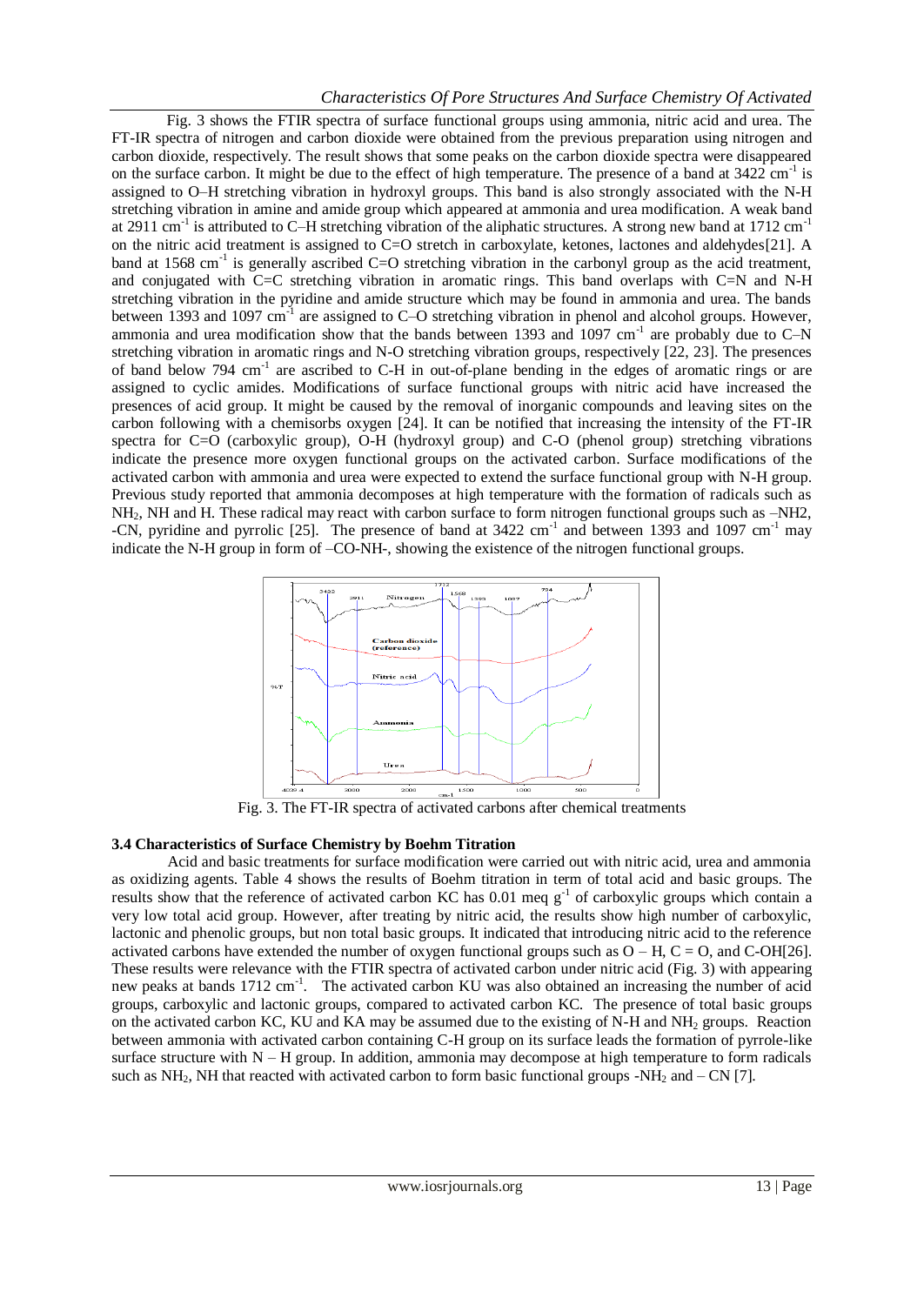| Tuesday is Total active and easily groups on surface modification of activation careon |            |                                    |                   |               |               |  |  |  |
|----------------------------------------------------------------------------------------|------------|------------------------------------|-------------------|---------------|---------------|--|--|--|
| Type of                                                                                |            | Acid groups, $(\text{meq g}^{-1})$ | <b>Total Acid</b> | Total basic   |               |  |  |  |
| sample                                                                                 | Carboxylic | Lactonic                           | Phenolic          | (meg<br>group | (meq<br>group |  |  |  |
|                                                                                        |            |                                    |                   |               |               |  |  |  |
| KC                                                                                     | 0.01       |                                    |                   | 0.01          | 0.55          |  |  |  |
| KN                                                                                     | 0.42       | 0.09                               | 0.27              | 0.78          |               |  |  |  |
| KU                                                                                     | 0.02       | 0.04                               |                   | 0.06          | 0.14          |  |  |  |
| KA                                                                                     | 0.15       |                                    |                   | 0.15          | 0.20          |  |  |  |

Table 4: Total acid and basic groups on surface modification of activated carbon

in parenthesis the percent in comparison to the total of acid group; KC, activated carbon prepared by 85% KOH at 800°C under carbon dioxide (reference); KN, reference activated carbon treated by nitric acid; KU, reference activated carbon treated by urea; KA, reference activated carbon treated by ammonia.

## **3.5 Characteristics of Morphology Structure**

The morphology structure and elemental micro-analysis of the carbons were observed by the scanning electron microscope (SEM) and the energy dispersive X-ray analysis (EDX), respectively. Fig. 4 (a) and (b) display SEM micrograph and elemental composition of activated carbon prepared at activation temperature 700<sup>o</sup>C. The external surface of the activated carbon is full of cavities with well-developed porous structure. The external surface shows a rough area having different pore diameters distributed over the surface of activated carbon. It seems that formation of cavity resulted from the removal of major components of raw materials and potassium hydroxide. The results of typical EDX elemental microanalysis of the activated carbon are carbon (83.4%), oxygen (9.2%) and potassium (7.4%).





Fig. 4 Structural morphology of activated carbon: (a) external structure, (b) chemical compositions

## **IV. CONCLUTION**

Oil palm shell, by-product oil palm industry was used to prepare highly porous activated carbon using chemical activations potassium hydroxide as activating agents. The resulting activated carbons exhibit micropores at lower temperature and mesopores at higher temperatures. The maximum BET surface area and micropore volume were 2301  $m^2g^{-1}$  and 0.55 cm<sup>3</sup>g<sup>-1</sup>, respectively which were obtained at temperature 800°C. The effects of chemical treatment on the activated carbon show an improvement of the presences of surface functional groups. The results indicated that nitric acid treatment produced more oxygen surface functional